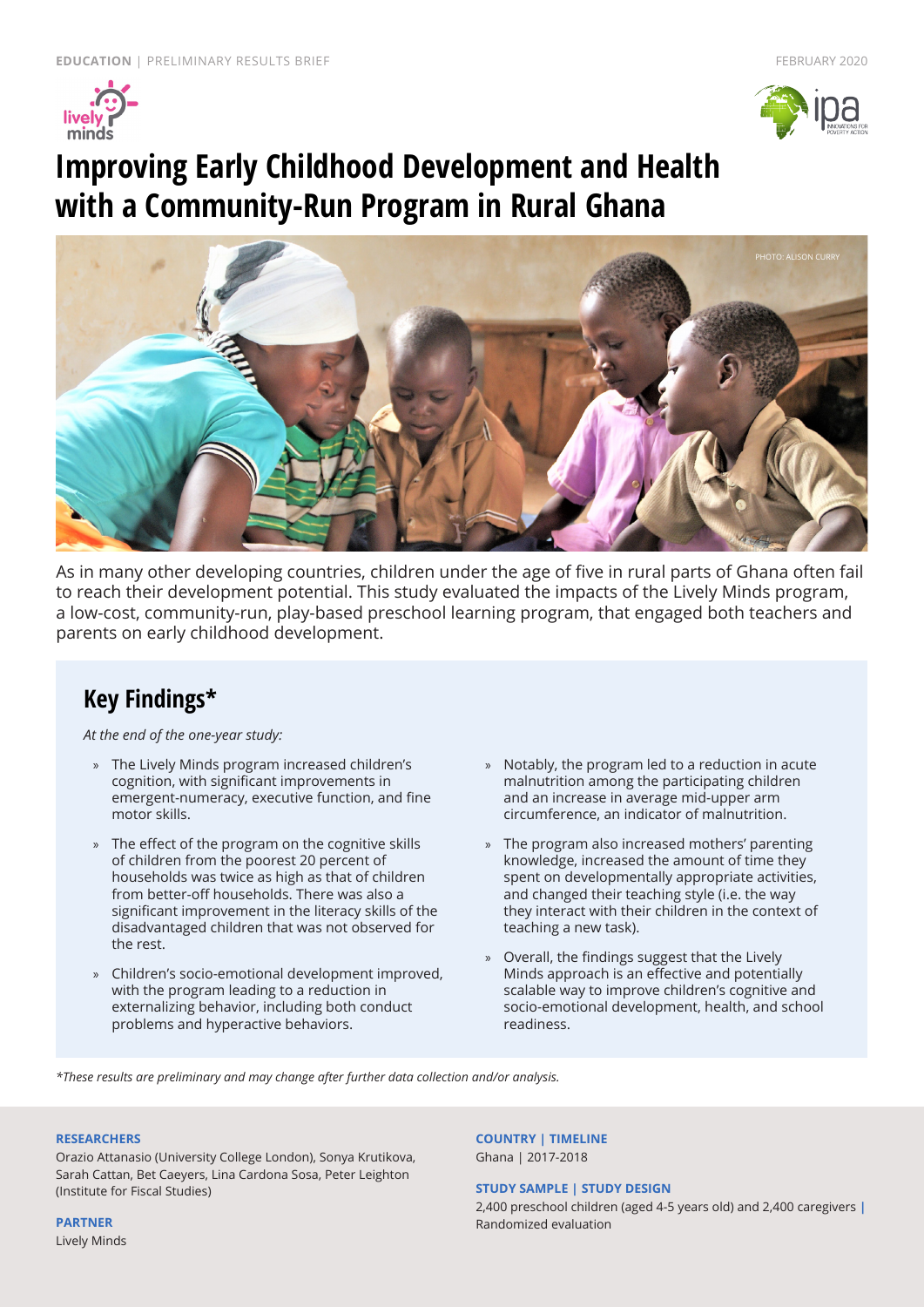## **The Challenge**

Early childhood years represent a crucial window for development, as it is during these early years that children form the basis for future learning. There is growing evidence that investments in early childhood have high returns, and that missed opportunities to promote early childhood development can lead to lasting deficits in children's educational attainment and future well-being.

In 2007, the Government of Ghana added two years of pre-primary "kindergarten" education to be included in the country's universal basic education. However, many rural schools struggle with a lack of trained teachers, large class sizes, lack of play-based resources, teacher absenteeism, and an emphasis on rote-based teaching.

Additionally, low levels of maternal education may reduce rural parents' involvement in their children's education. Maternal education levels are particularly low in the areas where this study took place: As of 2014, the median educational attainment for women was 0 years in the Northern region and 2.9 years in the Upper East region, compared to a national average of 7.2 years.1 Equipping teachers and mothers with skills and training has the potential to improve the quality of early childhood education, leading to large-scale improvements in child learning and development.

### **The Program**

The NGO Lively Minds works with the Ghana Education Service (GES) at the district level to train and empower uneducated mothers to run educational play-based activities for all the preschoolers in their community and to provide better care at home. The Lively Minds program, a "hybrid" model that simultaneously targets home and preschool environments through parents, includes the following components:

#### **1. District staff engagement and training:**

A series of engagement and sensitization activities are held for Ghana Education Service (GES) district teams to increase their awareness of early childhood development and to gain their buy-in and ownership of the program. District teams are given an ongoing package of capacity-building support to enable them to deliver the program activities described below.

### **2. Teacher training:**

Two kindergarten teachers from each school receive a five and a half-day training course on the importance of education and play, play scheme management, how to use and make games, and how to train mothers. The head teacher and parent teacher association chair attend part of the training. The training is conducted by Lively Minds staff, supported by the GES district teams.

### **3. Mother training:**

The trained kindergarten teachers then train 30-40 mothers on how to facilitate the play schemes in their community during two two-hour community meetings and eight twohour participatory workshops. The training is scripted and designed for women who are illiterate and have never been to school. Content includes the importance of education and play, how to make and play games, child-friendly teaching, and how to install simple handwashing devices (tippy-taps) at home. This training is supervised by GES district teams.

**Program Impacts on Cognitive Domains** 



*\*, \*\* and \*\*\* report 10%, 5% and 1% levels of statistical significance, respectively*

### **Program Impacts on Socio-Emotional Domains**



*\*, \*\* and \*\*\* report 10%, 5% and 1% levels of statistical significance, respectively*

### **4. Play schemes:**

Four days a week for one hour, groups of trained mothers come to the kindergarten during school hours to facilitate the play schemes. The children are also divided into groups, and each group participates in the play scheme once a week for one hour. The remaining children play outdoor games facilitated by some of the trained mothers. The mothers each run a play station and teach using discoverybased methods, rather than the rote-based teaching that is common in Ghana's kindergarten classrooms. Children have to wash their hands with soap before participating, with the goal of developing handwashing habits. Children are divided into small groups and rotate around the following five play stations: matching/sorting; numeracy; sizes, colors, and senses; books; and building.

#### **5. Group parenting workshops:**

Kindergarten teachers deliver scripted monthly group parenting workshops for the mothers, where they teach simple ways to improve parenting using locally available materials. Topics covered in the workshops include nutrition, hygiene, child rights, play, communication, malaria prevention, financial awareness, self-esteem, and inclusive education.

#### **6. Ongoing support and quality control:**

GES officials are tasked with conducting unannounced monitoring visits to each play scheme once a month as part of their normal supervision activities. Lively Minds staff also conduct surprise monitoring visits, and they hold monthly meetings in partnership with GES district teams to track the progress of the play schemes and ensure implementation quality. Once a month, district staff deliver "top-up" training workshops for the kindergarten teachers to refresh their knowledge of the play schemes and to train them to deliver the parenting workshops.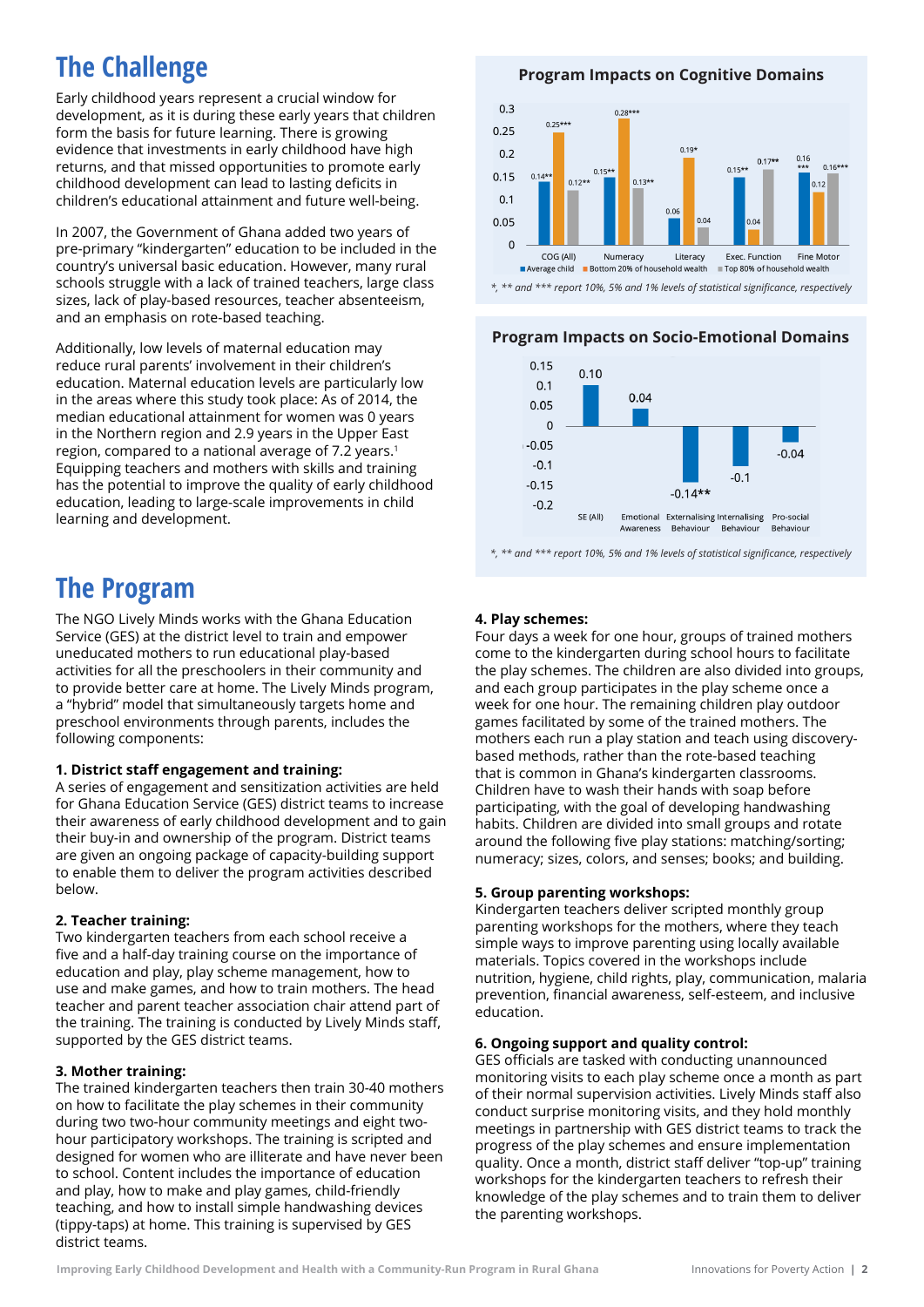## **The Evaluation**

Researchers evaluated the impact of this community-led play-based learning program on children's cognitive and socio-emotional development and health. The research took place in Ghana's Tolon and Bongo districts in schools serving children enrolled in kindergarten, aged 4-5 years approximately.

Researchers randomly assigned 80 schools to either receive the Lively Minds program or to serve as the comparison group, planned to receive the program the following year. To measure the impact of the program on children's development, researchers used the International

### **Preliminary Results\***

*\*These results are preliminary and may change after further data collection and/or analysis.*

Overall, the Lively Minds program improved children's cognitive and socio-emotional development and reduced child acute malnutrition.

- » The program improved children's overall cognition score by 0.14 standard deviations (SDs). A recent overview of results from 242 education experiments suggests that this is within the moderate, close-to-large range of effect sizes.2 This improvement is driven by significant improvements in emergent numeracy, executive functioning and fine-motor skills. Although cognitive skills improved for all children, benefits were greatest for children from the most socio-economically disadvantaged homes. These children also experienced significant improvements in literacy.
- » The program also improved children's socio-emotional development by reducing externalizing behaviors by 0.14 SDs. These behaviors include conduct problems (e.g. lying, cheating, bullying) and hyperactive behaviors (e.g. being fidgety or being unable to concentrate on a task). The effects were driven by impacts on boys who had significantly lower socio-emotional skills than girls at the start of the program.
- » Finally, there was a significant reduction on the rate of acute malnutrition among children who participated in the program. Children's mid-upper arm circumference (MUAC) increased by 21 mm (or 0.18 SDs) as a result of the program and the rate of acute malnutrition decreased by 7.5 percentage points.
- The program affected the knowledge and practices of participating mothers, improving their general knowledge about child development and preschool quality. It also increased the amount of time parents spent on developmentally appropriate activities with their kids and improved their "teaching style" (i.e., the way they interacted with their children in the context of teaching a new task).
- » Analysis suggests that the change in parenting behavior explains about a third of the effect of the program on socio-emotional development. It does not explain any of the effect on cognitive development or health.
- » While change in parental behavior appears to be an important pathway for improvements in socioemotional development, attending a preschool implementing the Lively Minds program is a key

Development and Early Learning Assessment (IDELA) tool, the Strengths and Difficulties Questionnaire (SDQ), and a tasks-based assessment from the Laboratory for Developmental Studies at Harvard University. These assessments test pre-numeracy and pre-literacy skills, socio-emotional and motor development, and self-control. Researchers also measured the program's impact on child health outcomes, caregivers' psychological well-being and knowledge of childcare, and parents' investment in their children outside of school. Students were assessed before the program began, and six and twelve months into the program.

**Program Impacts on Health**  $0.25$  $0.21***$  $0.2$  $0.15$  $0.1$  $0.07$  $0.06$  $0.05*$  $0.05$  $\Omega$  $-0.05$  $-0.1$  $-0.07$ \*\*\* MUAC (cm) Acute Morbidity Chronic Overall Malnutrition Problems health

*\*, \*\* and \*\*\* report 10%, 5% and 1% levels of statistical significance, respectively*

#### **Program Impacts on Volunteer Mothers' Knowledge of Child Development, Pre-school Quality and Teaching Styles**



*\*, \*\* and \*\*\* report 10%, 5% and 1% levels of statistical significance, respectively*

pathway for impacts on children's health and cognitive skills, likely through participation in the play schemes.

» The results highlight both that improvements in the home environment are critical for improving children's socio-emotional development and that significant gains in children's cognitive development can be achieved through improvements in preschool quality.